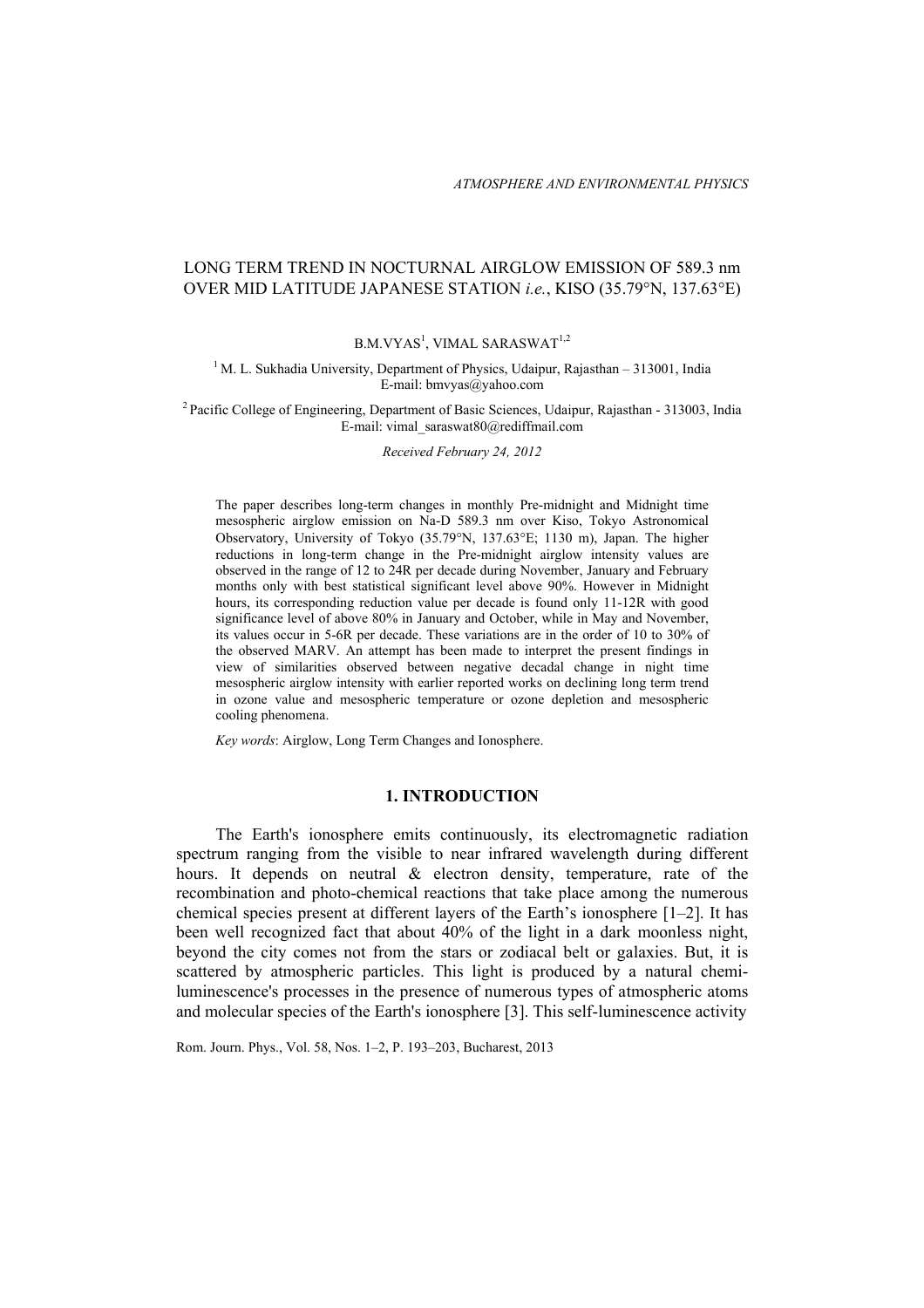observed on the ground is known as Airglow [4]. Thus, airglow emissions are an outcome of chemi-luminescence property of ambient atomic molecular species in the middle and the upper atmosphere. The airglows are mainly of three types like day, twilight and night airglow. Therefore, they are categorized according to their times of occurrences [5].

During daytime, various atmospheric atoms, molecules and ions get excited by absorbing incidental solar energy fluxes. Subsequently, they come down to the ground state and emit energy as light and it is termed as Day Airglow [1, 6 & 7]. However, in night hours, when they come down to ground state or meta-stable lower energy state, they emit the electromagnetic radiation light; these transitions are known as Night Airglow. Besides this, collision also plays a vital role for night airglow emission. During twilight hours, the ions, atoms and molecules are partly or completely getting excited not only by absorbing solar energy but also by different collision phenomena. There are also various types of night airglow spectrum, according to their natures, such as lines, band and continuum types emission ranging from ultraviolet to near infrared. The primary emission lines, accessible on the ground are known as Oxygen airglow (OI 557.7 nm (Green), OI 630 nm (Red)), Hydroxyl airglow and Sodium D-airglow lines (Na-D 589.3 nm (Yellow)) [8].

The night airglows of several lines of wavelengths are concerned to different ionospheric regions. Generally night airglow of Na-D line (589.3 nm) is found to be linked with mesospheric-lower thermospheric (MLT) region *i.e.*, 90 to 100 km (peak emission altitude ~92 km), whereas the night airglow of deep red emission at 630 nm (peak emission altitude  $\sim$  250 km) attributes to ionospheric F-region [9–10]. However, the nocturnal airglow intensity at 557.7 nm is mainly concerned with the upper thermospheric region at different night hours [11]. Thus, nocturnal airglow intensity Na-D 589.3 nm is called as mesospheric or MLT airglow and both OI 557.7 nm and 630 nm are known as Thermospheric airglow.

Na nightglow involves the complex catalytic chemical process, which combines with O to make NaO and ozone  $(O_3)$  to make Na +  $O_2$ .  $O_3$  is produced by recombination involving O, and consequently the brightness is related to the Na and O densities. More details of chemical kinetics and excitation mechanisms are already discussed by Jana *et al.* [3] and Jana & Nandi [12 – 15].

A large number of nocturnal hourly variations and seasonal dependence of night time airglow intensities have been reported since last decades and their works are summarized in an excellent review paper on the airglow aspects in more detail by Chattopadhyay & Midya [2]. They reported that nocturnal intensity of airglow emission of Na-D line was founded more in equinoxes and less in summer and winter with an average value of 120R over high latitude. As far as, its latitudinal dependence concerned that its intensity was found the least over the equator and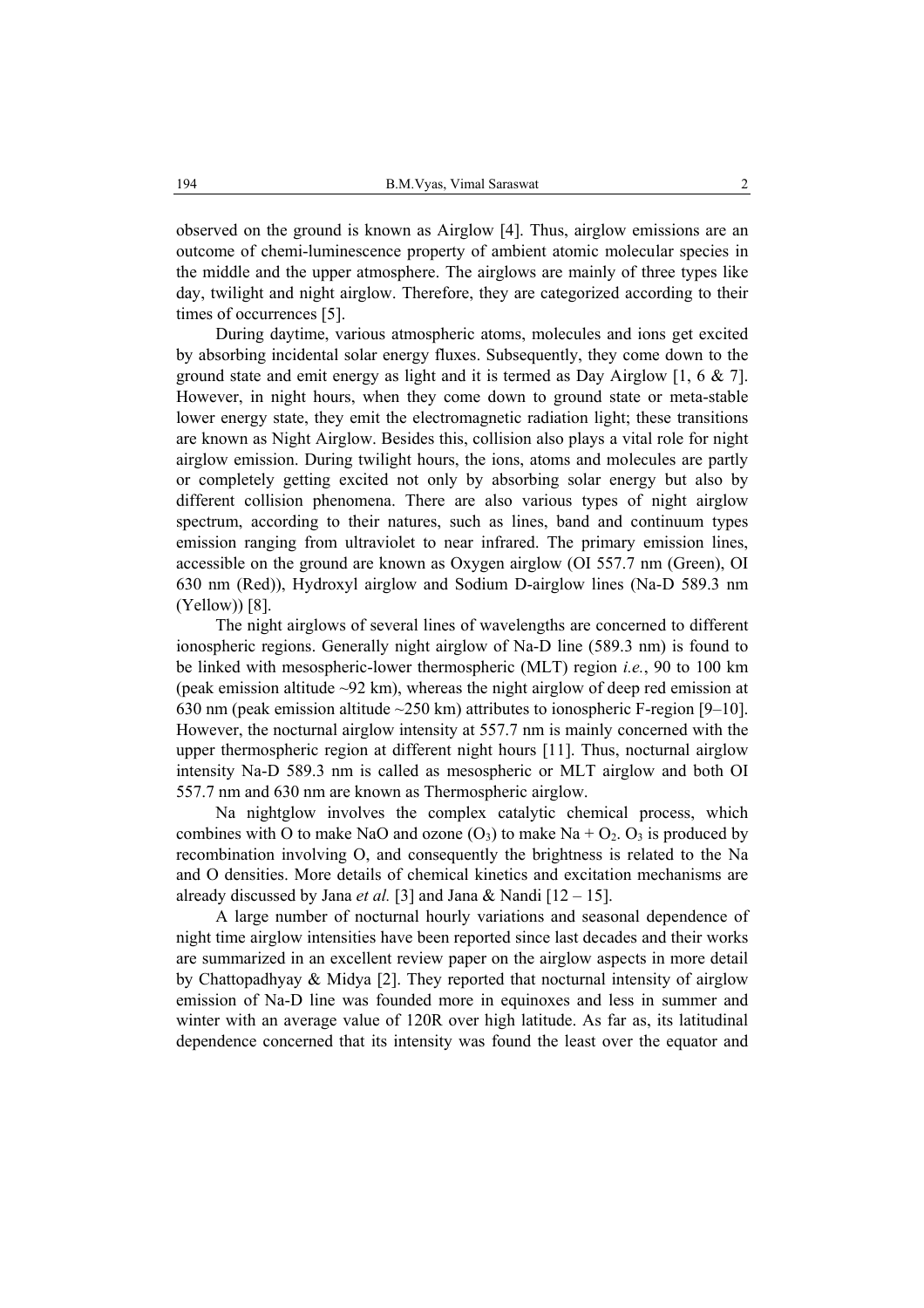intermediate magnitude over mid latitude. It is worthwhile to add here that MLT region along with nocturnal intensity of airglow emission of Na-D line is the least explored topic due to its very low level of brightness as compared to other airglow emission lines like OI-630 nm  $[16 - 17]$ . So, there are scarcities of long-term change studies on the nighttime airglow intensity of Na 589.3 nm or MLT airglow due to rare availability of such type of long series of datasets of any particular station. However, such available fourteen years continuous nighttime sodium airglow intensity at 589.3 nm over Kiso, Tokyo Astronomical Observatory (TAO), University of Tokyo (35.79°N, 137.63°E; 1130m), Japan are the unique data set, which provide the opportunity to study the long-term change in nighttime sodium airglow intensity.

Since the beginning of the last three decades, considerable attention has been given to detecting the long-term change in various direct and indirect measured parameters *i.e.*, thermal structure of the several regions of Earth's atmosphere extending from troposphere to ionosphere on the basis of experimental observations and modeling works [18–20]. The first excellent review work on long-term change in stratospheric temperature in term of stratospheric cooling was summarized by Ramaswamy *et al.* [21]. Later on, extended critical review work on the long-term in mesospheric temperature trend on the basis of earlier reported works during past decades observations was summarized and discussed by Beig *et al.* [22]. They established primary fact about the evidences of long-term mesospheric cooling from the analysis of multi-years atmospheric datasets retrieved from ground, satellite and rocket based experiments. Such findings have been linked to global earth-climate impact *i.e.*, continuous enhancement of trace gas emission in the earth's atmosphere in past decades by anthropogenic activities. In this context, the first pioneering modeling work of Roble & Dickinson [23] using global model of meso-thermosphere and ionosphere has estimated that the reduction of the mesosphere and thermosphere to be about 10K and 80K respectively, assuming the doubling mixing ratio of  $CO<sub>2</sub>$  and  $CH<sub>4</sub>$  at 60 km altitude. Further detailed investigations on long-term change in mesospheric electron density and Long radio waves reflection height were also reported the decreases of mesospheric electron density, *Lower Frequency* (LF) reflection height etc., by Bremer & Berger [24]. In these perspectives of long-term trends in mesospheric region, Jana *et al.* [3] and Jana & Nandi  $[12 - 15]$  have performed the analysis specifically based on computed long-term night airglow intensity at Na 589.3 nm at some of Indian stations. They have attempted to establish the close association of long-term change in mesospheric airglow intensities with depletion of long-term trend in ozone. Besides these, Semenov & Shefov [25] also discussed the long-term variation in middle atmospheric temperature from mid latitude night time mesospheric airglow measurements of 50 years.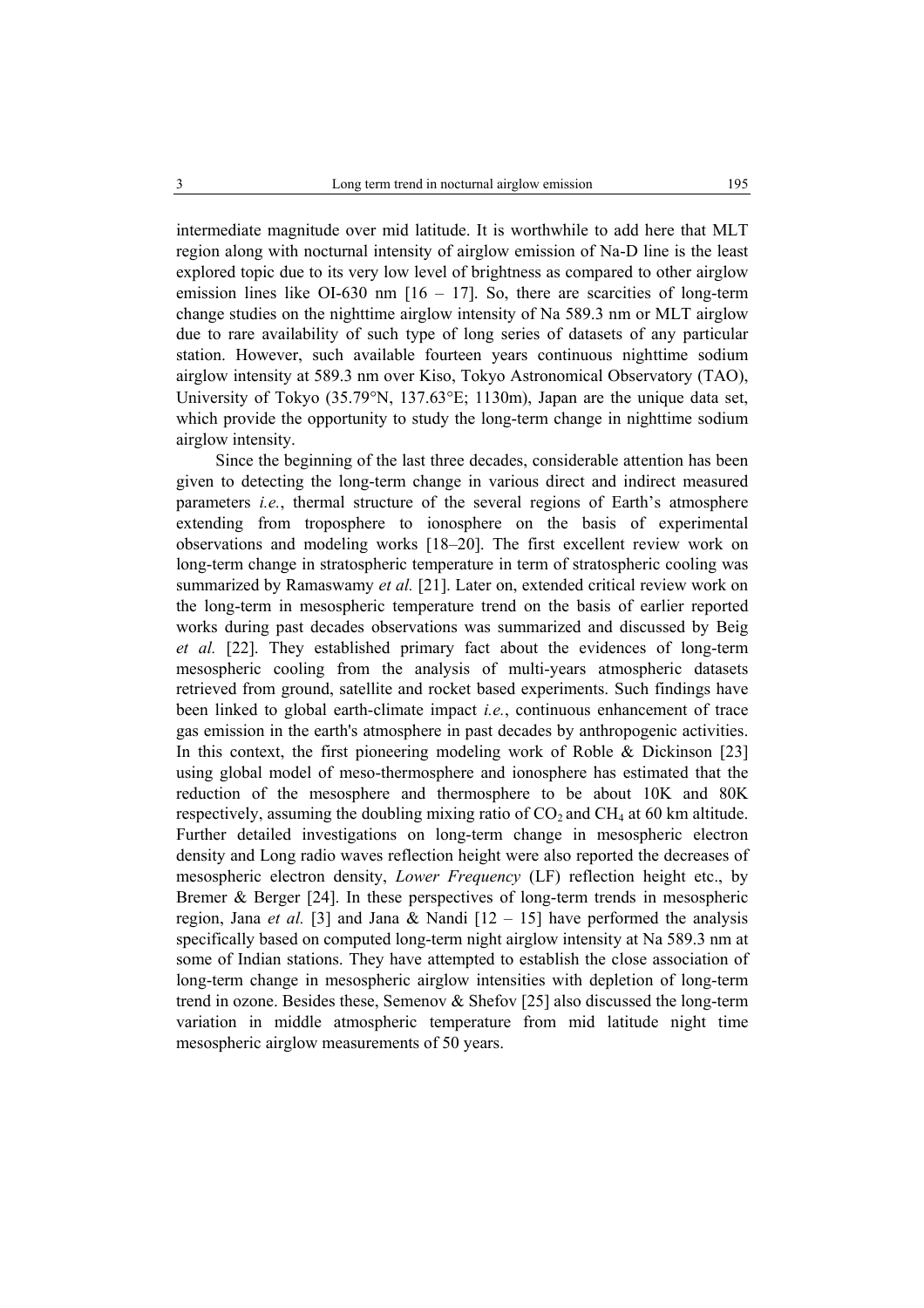The present work is also an attempt in this direction to extend the study of long-term change on the basis of experimentally measured MLT airglow intensities at 589.3 nm, which were recorded over mid latitude Japanese station Kiso, TAO, Japan.

## **2. DATA ANALYSIS**

The basis of the present analysis is regular observations of sodium (Na-D) airglows brightness at zenith (3degrees diameter) on moonless clear night days. The present investigation is carried out from the analysis of collecting such raw datasets of hourly values of night airglow emission at 589.3 nm for fourteen year period over Kiso, TAO, Japan. Such airglows daily hourly data have been downloaded from the Solar Activity World Data Center, TAO Japan using the web site <http://solarwww.mtk.nao.ac.jp/wdc.html> for the period of 1979-1994. Such extensive long-term data encompass more than one solar activity period and therefore provide an opportunity to describe the long-term characteristics of the night time mid latitude airglow emission at 589.3 nm, which primarily refers to the MLT region [2].

To ascertain above such long-term change, it is necessary to remove hourly, seasonal and solar cycle variation of the airglows intensity from the available raw time series data. For this purpose, following method has been used in the present investigation.

## **3. METHOD OF ANALYSIS**

First, monthly average airglow intensity values are calculated for three hours intervals between 20:00 to 22:00 hours as Pre-midnight period and 23:00 to 01:00 hours as the Midnight period from their respective daily values of each particular month of the years from 1979 to 1994. Such groupings of particular average monthly values of Pre-midnight and Midnight hours are made to remove the hour, month to month as well as seasonal dependence factors from the raw airglow data. Subsequently, *Monthly Average Reference Value* (MARV) has also calculated separately from the average monthly values of Pre-midnight and Midnight hours for each specific month of the entire study period. Such MARV of individual monthly value of airglow intensity is evaluated to eliminate the solar cycle variations of entire specified period and are shown in Table 1 and Figures 1 & 2.

Therefore, MARV has treated as base monthly value for the specific month of the chosen study period. The deviation of the individual average monthly values from corresponding MARV of the similar months have computed and plotted as a function of years. The average values of such deviations are also depicted as red dotted lines to visualize the overall long-term trend in MLT airglow intensities or departure from the normal level.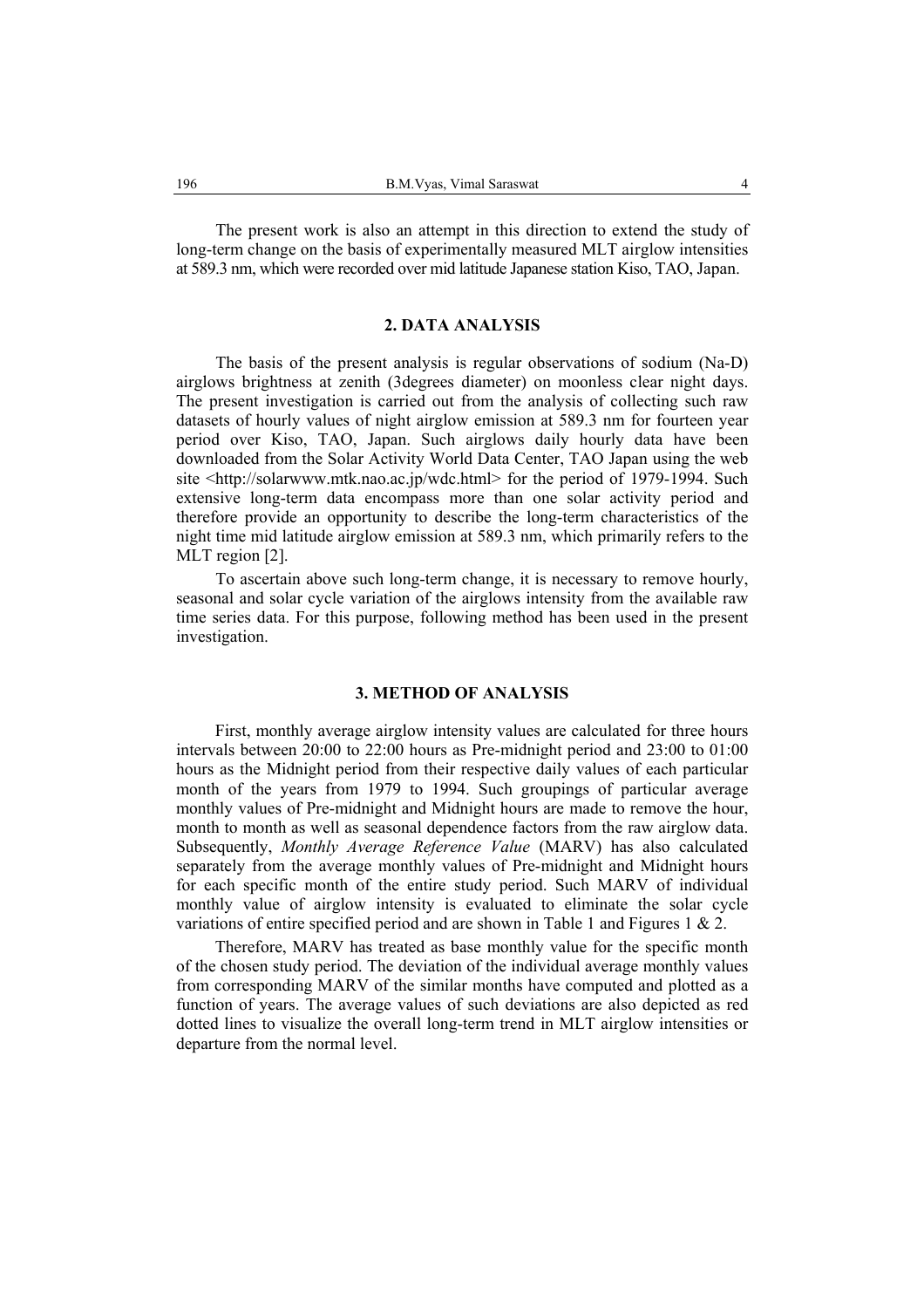#### *Table 1*

| Month     | <b>MARV</b> During |                  |
|-----------|--------------------|------------------|
|           | Pre-midnight       | Midnight         |
| January   | $34.5 \pm 2.96$    | $35.77 \pm 3.10$ |
| February  | $28.95 \pm 2.28$   | $29.61 \pm 2.67$ |
| March     | $39.40 \pm 3.87$   | $35.05 \pm 2.82$ |
| April     | $41.52 \pm 3.42$   | $36.62 \pm 3.30$ |
| May       | $31.41 \pm 2.24$   | $23.69 \pm 1.15$ |
| June      | $23.97 \pm 2.07$   | $16.75 \pm 1.25$ |
| July      | $19.61 \pm 1.64$   | $14.66 \pm 0.97$ |
| August    | $22.96 \pm 2.22$   | $16.95 \pm 1.21$ |
| September | $41.78 \pm 3.80$   | $40.49 \pm 3.93$ |
| October   | $58.17 \pm 3.86$   | $60.59 \pm 3.86$ |
| November  | $54.73 \pm 4.81$   | $57.16 \pm 5.65$ |
| December  | $41.35 \pm 4.27$   | $43.94 \pm 4.68$ |

Monthly Average Reference Values of the airglow intensity of Na 589.3 nm and their standard error values in Pre-midnight and Midnight hours of different months during study period

Furthermore, such time series of deviation value of MARV are subjected to statistical linear regression analysis to obtain the slope or yearly change and correlation coefficient (R′) etc., of the linearly fitted line. The statistically linearly regression fitted lines are shown by green inclined lines along with their observed trend exhibited by dark black lines in the respective figures. The slope, R′ and probability (P) values are also displayed in each figure, giving the inference about the changing of airglow intensity per year with its statistical significance level, respectively. Figures 1 and 2 show a graphical representation of the long-term change in airglow intensity 589.3 nm in each individual month of years from 1979 to 1994 in the case of Pre-midnight and Midnight hours, separately. The salient features obtained from the above mentioned analysis have given and discussed in the next section.

## **4. RESULTS**

## 4.1. MID LATITUDE PRE-MIDNIGHT AIRGLOW INTENSITIES

Figure 1 shows the yearly variations in deviation value from MARV of Premidnight airglow emission line intensity of the individual particular monthly mean value. It has been observed from the slope and R′ values that the maximum reduction trend in the deviation airglow intensity is found in a range of 11-24R per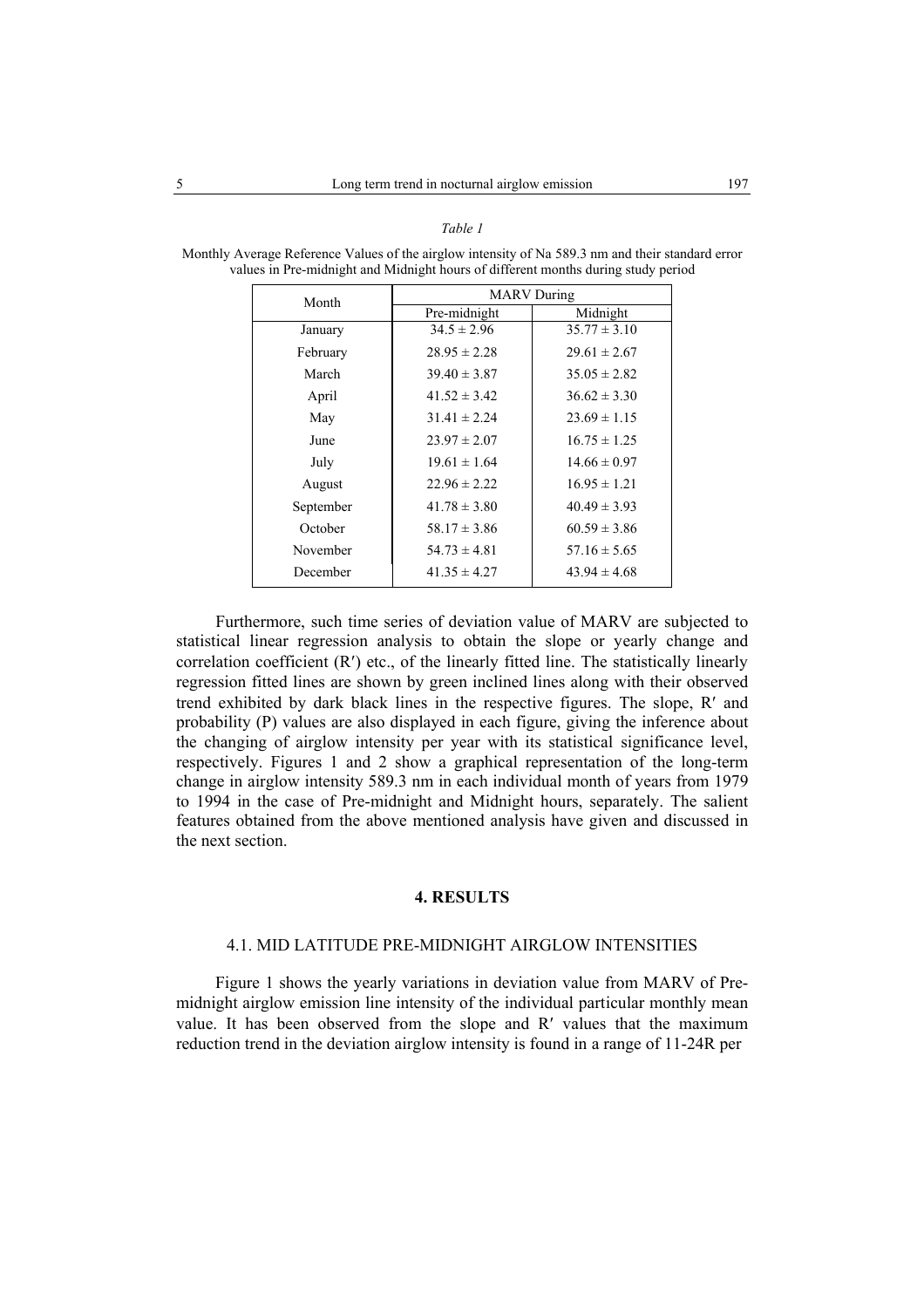

Fig. 1 – Long-term change in Pre-midnight Airglow intensity at 589.3 nm for different months.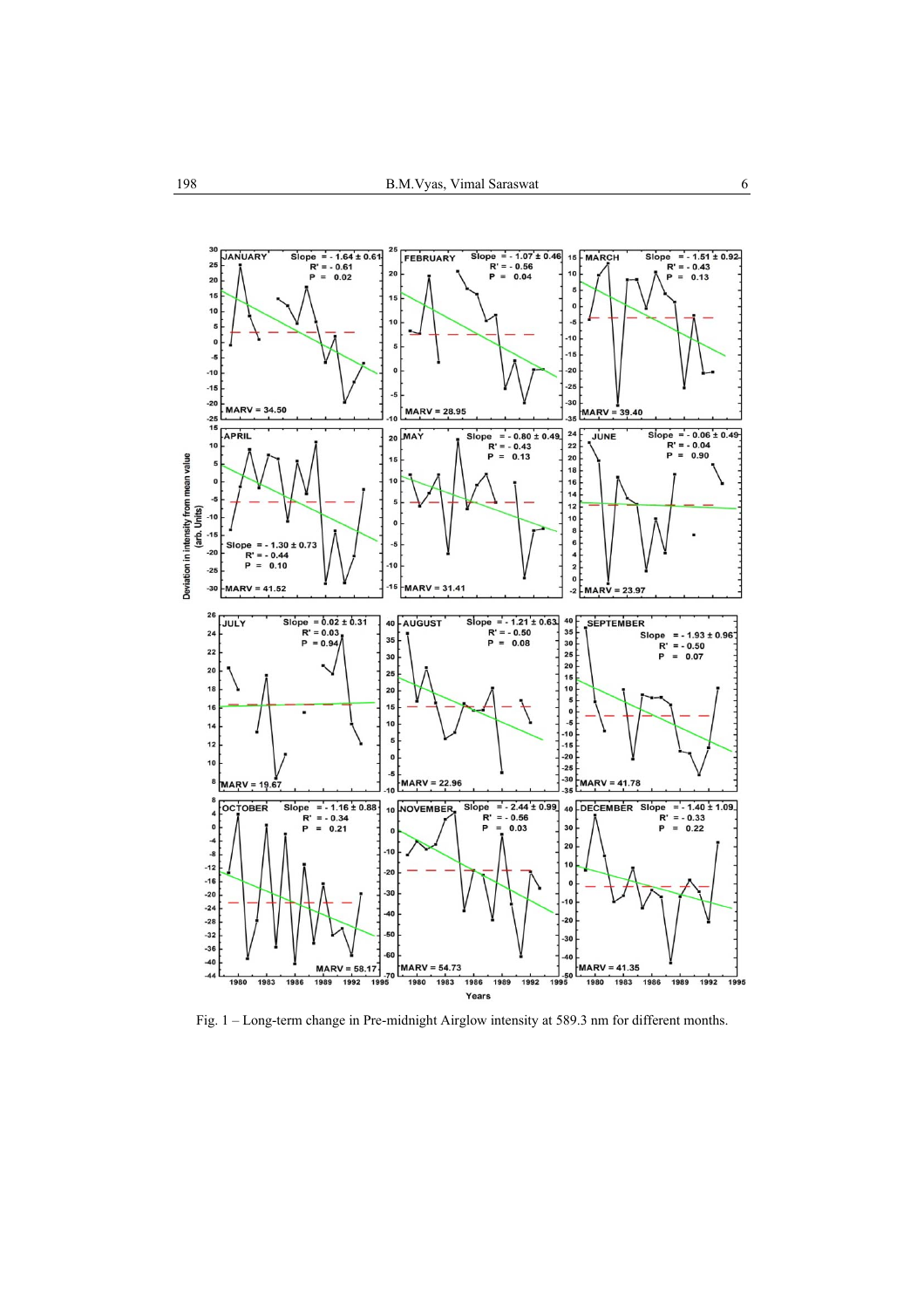decade (Unit of airglow intensity, Rayleigh  $(R) = 10^6$  photons/cm<sup>2</sup>/sec) during November, January and February months with the good confidence about the significance level above 95% and the intermediate value of 12 to 19R per decade in April, August and September (the significance level between 90 to 95%). While in rest of the month, there is insignificant statistical variation in their values.

It is also observed from Table 1 that MARV have been observed to the highest of the order of 58 to 55R in October and November, intermediate values in the range of 41 to 31R during December to April and lower values (23 to 19R) in the rest of the month. Thus, it refers to the monthly and seasonal dependence, which are quite similar to earlier reported works by Jana *et al.* [3] and Jana & Nandi [12–15].

On the basis of the average deviation value of a particular month from their MARV, several statistical parameters, it is obvious that there is a significant decreasing decadal change in the Pre-midnight airglow intensity from 11 to 24R, which is of the order of 25–40% of their MARV and showing the statistically significant variation. Furthermore, such year to year fluctuations in the deviation value of the airglow intensity also attributes to the inter-annual monthly nature as well as monthly variation as seen from the linear regressive fitted line, monthly average deviation value line and Table 1.

## 4.2. MID LATITUDE MIDNIGHT AIRGLOW INTENSITIES

Similarly, year to year variation in the deviation values of the Midnight MLT airglow intensities is illustrated in Figure 2. It is appearing from the figure as well as derived several statistical parameters that the corresponding deviation values also exhibit the declining behaviours with lower magnitude order of 5 to 12R as compared to observed values of 12 to 24R per decade in Pre-midnight case hours. Such change in Midnight airglow intensity per decade is found to be higher in order of 11-12R in January and October with a significance level of above 80% and 5-6R in May and November with good significance level of above 90%. However, in the remaining months, there is insignificant long-term variation in the same period of the Midnight airglow intensity. As far as concerned to its monthly dependence, it is also again observed the similar features as observed in the case of the monthly variation of Pre-midnight airglow *i.e.*, it is observed to highest in October and November, intermediate values in December to April and lower value in the remaining months.

Hence, it is quite clear from the above discussed result that during some of the months, the deviation value of MLT airglow intensity revealed the reducing behaviour 12 to 24R in Pre-midnight hours and 5 to 12R in Midnight hours. However, by computation of night airglow intensities at 589.3 nm from the excitation mechanism and chemical kinetics of Na 589.3 nm, Jana *et al.* [3] and Jana & Nandi [12–15] have also demonstrated the similar fluctuation of 4 to 6R per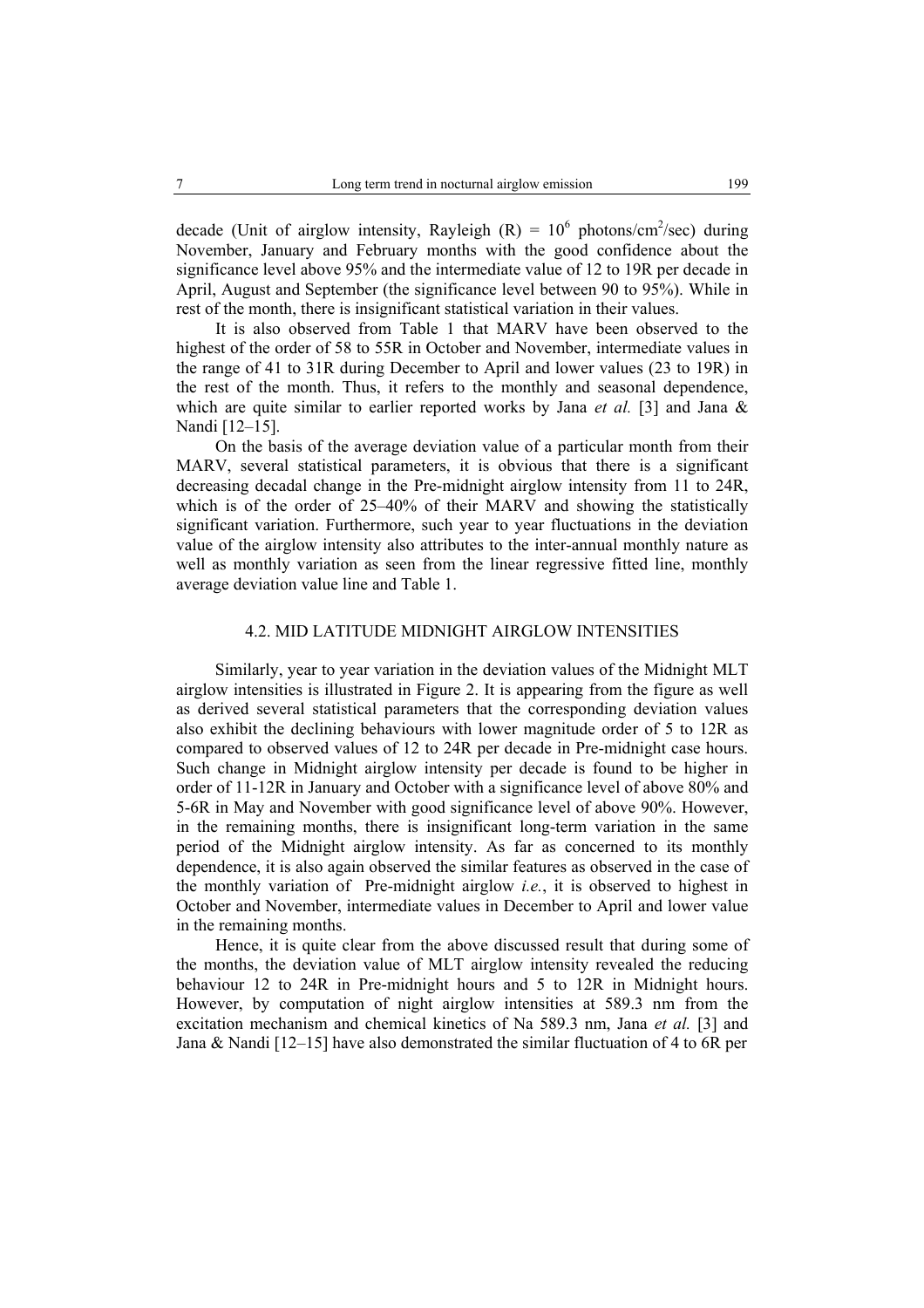

Fig. 2 -–Long-term change in Midnight Airglow intensity at 589.3 nm for different months.

decade in reducing characteristics in night airglow intensity of Na 589.3 nm over Indian Stations like Sri-Nagar, New-Delhi, Trivandrum and Varanasi. However, in this work, the such deviation in intensity from monthly mean value is found to be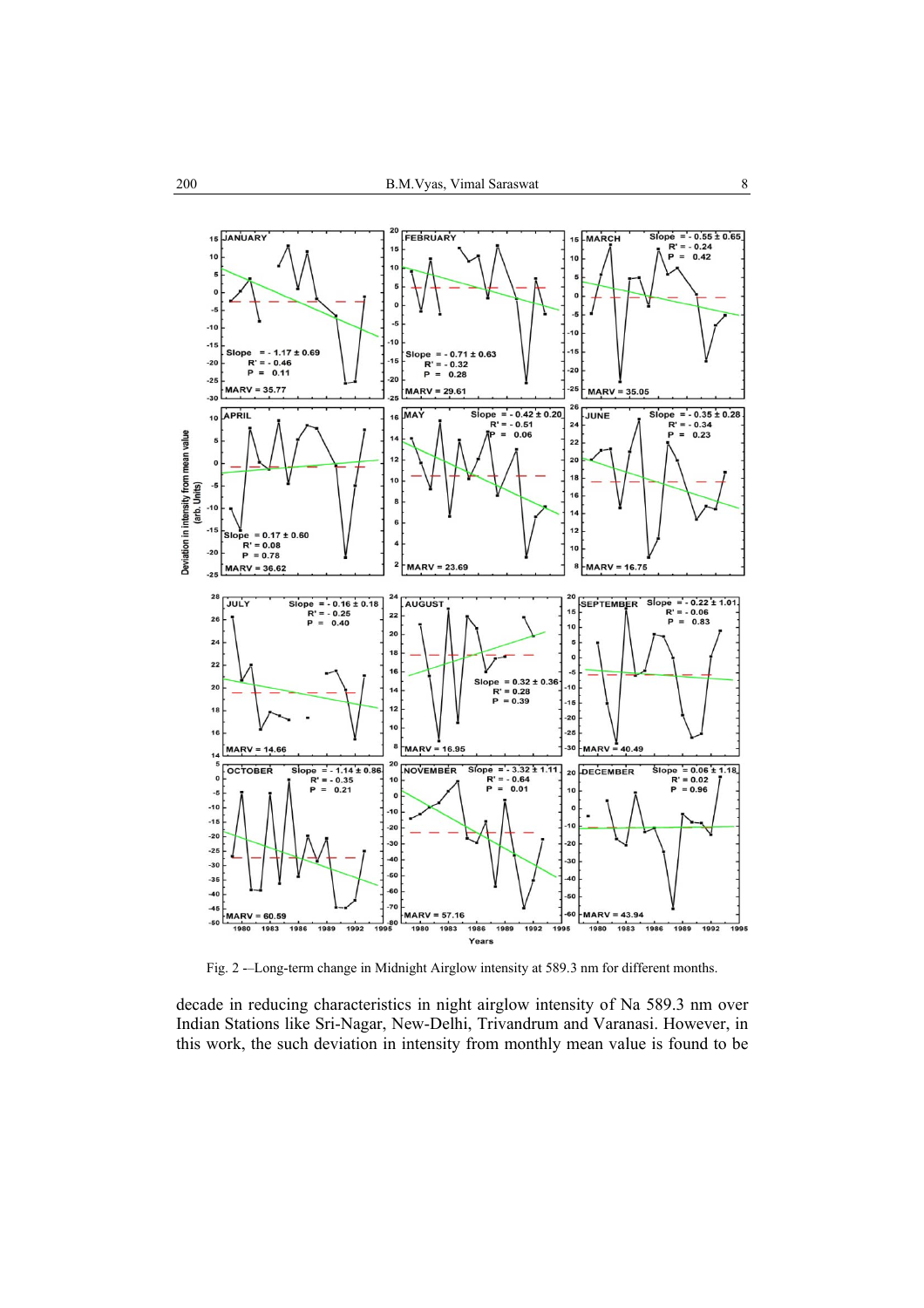the highest range *i.e.*, of order of 12 to 24R per decade in Pre-midnight hours and the lowest value of 5R in Midnight hours, which is comparable values and confirm the earlier reported findings to present work. Thus, overall changes in night time MLT airglow intensity is in magnitude of 9% with respect to particular MARV.

Thus, the present findings demonstrate the negative change in deviation values from the mean values of night time MLT airglow intensity between 12 to 24R and 5 to 12R in Pre-midnight and Midnight hours, respectively. Earlier workers have proposed a possible explanation of the long-term change in mesospheric airglow intensity in terms of long-term declining trend in ozone concentration or ozone depletion. Furthermore, long-term data from 1955-2005 about hydroxyl and atomic oxygen emissions, Semenov & Shefov [25] and Bittner *et al.* [26] have also demonstrated the declining trend in night time mesospheric airglow emission and suggested another cause due to decrease in mesospheric temperature computed from the airglow emission. Thus, on above reported results and present observed findings, the most plausible causes of the observed reduction in year to year night time MLT airglow intensity observed in the present investigation might be due to either ozone declining or mesospheric cooling effect phenomenon as suggested by Jana *et al.* [3], Beig *et al.* [22], Semenov & Shefov [25] and Bittner *et al.* [26].

## **5. SUMMARY AND DISCUSSIONS**

The long-term trends in Pre-midnight and Midnight airglow intensities relevant to MLT region are described in the present investigation. The observed results suggest that there is a negative decadal change in Midnight and Premidnight MLT airglow intensity of the higher magnitude in the range of 12 to 24R in Pre-midnight and the slightly lower range of 5 to 12R in Midnight hours, which is the order of 10 to 30% of the observed MARV and average night airglow intensity values of Na 589.3 nm. It has been well recognised and well established fact that airglow emission intensity and its width primarily depends on the large number of factors like electron density and temperature profile, the nature of chemical species, chemical kinetics etc., of the concerned height range of airglow emission lines, where it takes place [1, 4]. Hence, such observed reducing decadal change in mesospheric height airglow intensity can be interpreted on the of basis of earlier reported findings in terms of linking the reduction in mesospheric temperature or cooling effect on concerned height of the airglow emission.

*Acknowledgments*. "The authors are grateful to Dr. G. Beig, IITM, Pune, India for scientific advice and suggesting the views for the present carried research work. The authors are also thankful to Head, Department of Physics, M. L. Sukhadia University, Udaipur, India for providing necessary encouragements during investigation."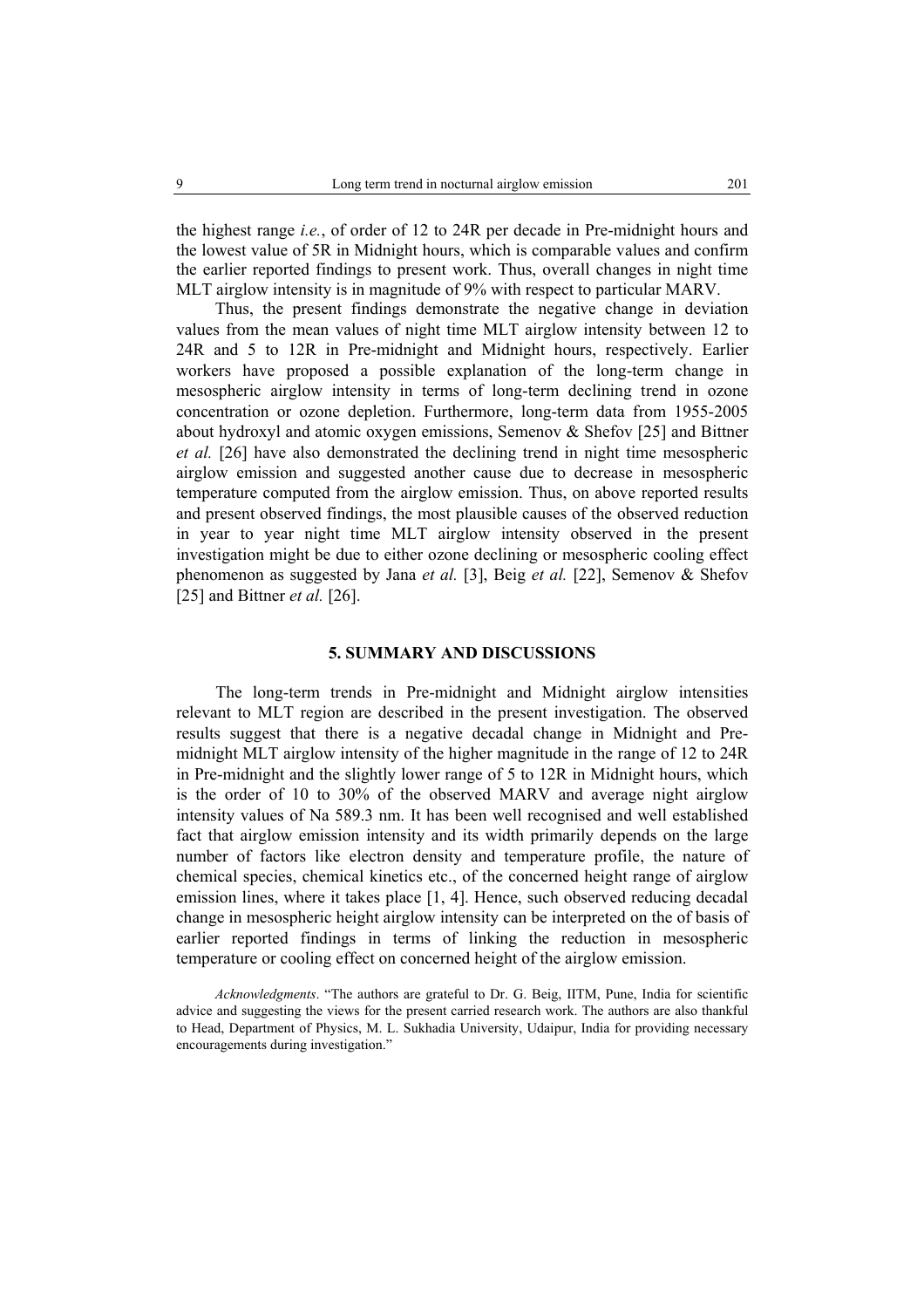## REFERENCES

- 1. M. H. Rees, *Physics and Chemistry of the upper atmosphere*, Cambridge University Press, Cambridge, 1989.
- 2. R. Chattopadhyay and S. K. Midya, *Airglow emissions: fundamentals of theory and experiments*, Indian J. Phys. **80**, 115–166 (2006).
- 3. P. K. Jana, I. Saha and S. Mukhopadhyay, *Long-term ozone decline and its effect on night airglow intensity of Li 6708 Å at Varanasi (25*°*N, 83*°*E) and Halley Bay (76*°*S, 27*°*W)*, J. Earth Syst. Sci. **120**, 291–300 (2011).
- 4. S. K. Midya and D. Midya, *The effect of Antarctic*  $O_3$  *decline on night airglow intensity of Na 5893Å, O5577Å, OH emission and its correlation with solar flare numbers, Earth, Moon & Planets (The Netherlands)*, Earth, Moon & Planets **61** 175–182 (1993).
- 5. S. K. Midya and R. Chattopadhyay, *Evening twilightglow of sodium 5893 Å line emission at Calcutta and its typical relation with astronomical parameters*, Indian J. Radio & Space Phys. **35** 77–83 (2006).
- 6. J. W. Chamberlain, *Physics of the Aurora and Airglow*, Academic Press, New York, 1961.
- 7. D. M. Hunten, *Airglow Introduction and Review In the radiating atmosphere*, Ed., B. M. McCormac, Reidel Publishing Co., 1970.
- 8. T. N. Davis, *The Night Airglow Article #293*, 1979. http://www.gi.alaska.edu/ScienceForum/ ASF2/293.html
- 9. A. Taori, A. Jayaraman, K. Raghunath and V. Kamalakar, *A new method to derive middle*  atmospheric temperature profiles using a combination of Rayleigh lidar and O<sub>2</sub> airglow *temperatures measurements*, Ann. Geophys. **30** 27–32 (2012) doi:10.5194/angeo-30-27-2012.
- 10. H. Gao, J.-B. Nee and J. Xu, *The emission of oxygen green line and density of O atom determined by using ISUAL and SABER measurements*, Ann. Geophys. **30** 695–701 (2012). doi:10.5194/angeo-30-695-2012.
- 11. T. Bangia, S. Bhattacharjee, A. Guharay, A. Taori and W. Uddin, *Study of upper atmospheric emissions using Mesosphere Lower Thermosphere Photometer (MLTP) designed at ARIES*, Indian J. Radio & Space Phys. **39** 325-329 (2010).
- 12. P. K. Jana and S. C. Nandi, *Effect of solar parameters on Antarctic, arctic and tropical ozone during the last solar cycle*, Indian J. Radio & Space Phys, **34** 114–118 (2005a).
- 13. P. K. Jana and S. C. Nandi, *Depletion of ozone and its effect on night airglow intensity of Na 5893 Å at New Delhi (29*°*N, 77*°*E) and Halley Bay (76*°*S, 27*°*W)*, Indian J. Phys, **79** 1113–1317 (2005b).
- 14. P. K. Jana and S. C. Nandi, *Depletion of ozone and its effect on night airglow intensity of Na 5893 Å at Trivandrum (8.25*°*N, 76.9*°*E) and Halley Bay (76*°*S, 27*°*W)*, Mausam **57** 350–354  $(2005c)$
- 15. P. K. Jana and S. C. Nandi, O*zone decline and its effect on night airglow intensity of Na 5893 Å at Dumdum (22.5*°*N, 88.5*°*E) and Halley Bay (76*°*S, 27*°*W)*, J. Earth Syst. Sci. **115** 607–613 (2006).
- 16. P. K. Rajesh, J. Y. Liu, C. H. Lin, A. B. Chen, R. R. Hsu and H. T. Su, *Airglow observations over equatorial and low-latitudes in the extreme solar minimum of 2007-2008*, Indian J. Radio & Space Phys. **41** 148–154 (2012).
- 17. N. Parihar, B. A. Kakad, and G. K. Mukherjee, *Nightglow observations of OI 630 nm emission during the beginning of solar cycle 24 over 25*°*N, India*, Indian J. Radio & Space Phys. **41** 155–161 (2012).
- 18. J. Laštovička, R. A. Akmaev, G. Beig, J. Bremer and J. T. Emmert, *Global change in the upper atmosphere*, Science **314** 1252–1254 (2006).
- 19. R. A. Akmaev, *Modeling the cooling due to CO<sub>2</sub> increases in the mesosphere and lower thermosphere*, Phy. Chem. Earth **27** 521–528 (2002).
- 20. H. Rishbeth, *A greenhouse effect in the ionosphere?*, Planet Space Sci. **38** 945–948 (1990).